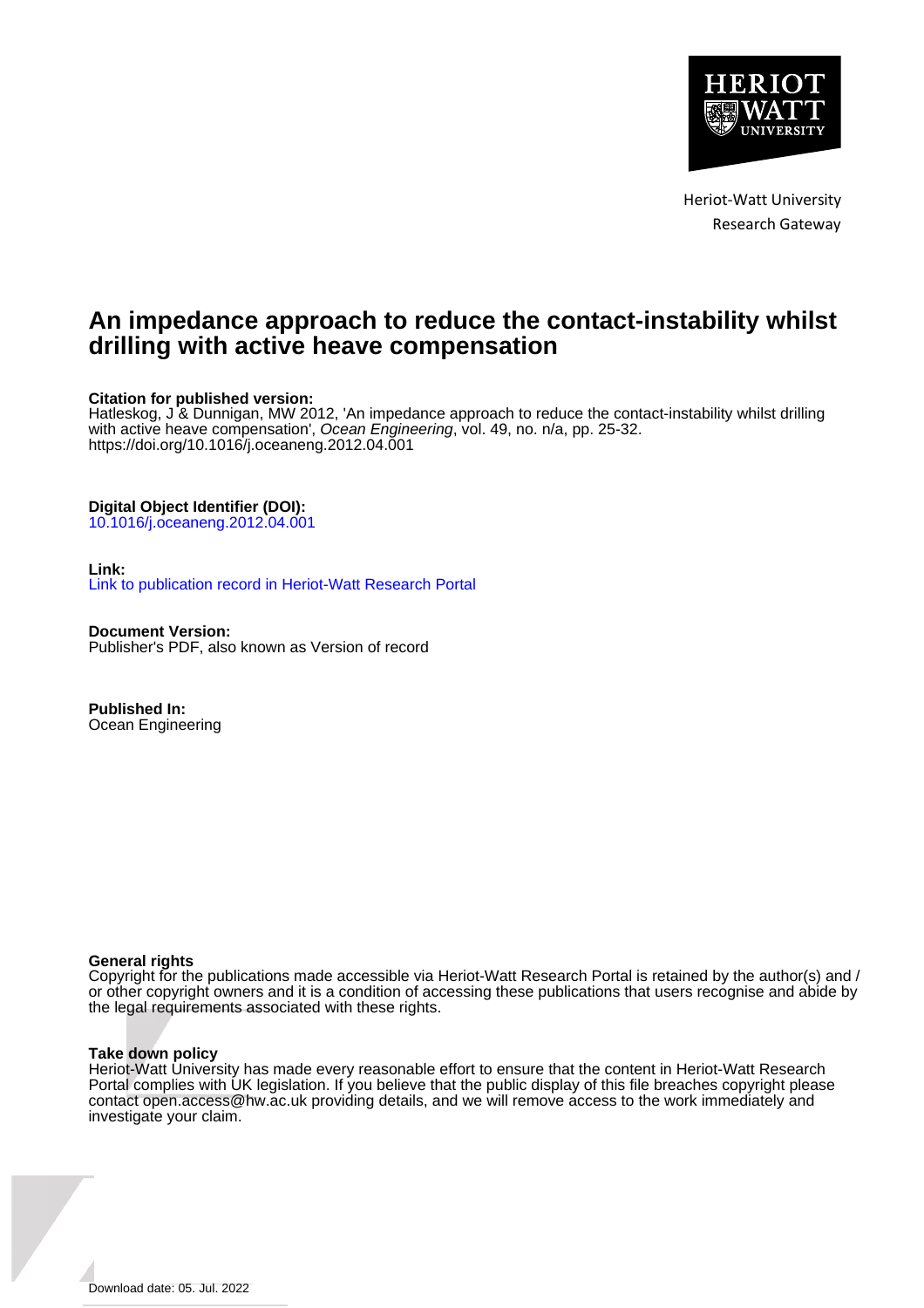Contents lists available at [SciVerse ScienceDirect](www.elsevier.com/locate/oceaneng)





# Ocean Engineering

journal homepage: <www.elsevier.com/locate/oceaneng>

# An impedance approach to reduce the contact-instability whilst drilling with active heave compensation

# Jan T. Hatleskog, Matthew W. Dunnigan  $*$

Department of Electrical, Electronics, and Computer Engineering, School of Engineering and Physical Sciences, Heriot-Watt University, Edinburgh, Scotland, EH14 4AS, UK

### article info

Article history: Received 1 March 2011 Accepted 7 April 2012 Available online 3 May 2012

Keywords: Active heave compensation Impedance Drilling Contact-instability

# ABSTRACT

The bit-bounce, or contact-instability, phenomenon which occurs in the drill string suspended from a floating vessel with an active drill string compensator to maintain a steady weight on the drill bit is investigated. This effect is sometimes ascribed to torsion effects when turning the drill bit, however, in this paper only the vertical effects induced by vessel heave are considered. A dynamic model is generated which is used for a set of simulations illustrating the contact-instability. An impedance approach for resolving this problem is described and included in the simulations which demonstrate that by modifying the impedance the bit-bounce is greatly reduced.

 $\odot$  2012 Elsevier Ltd. All rights reserved.

## 1. Introduction

A floating vessel is subject to wind and wave disturbances and the resulting heave will affect the efficiency of the drilling process as the drill bit could be lifted clear of the bottom as the vessel heaves up and subsequently forced down very hard against the formation when heaving down. In order to mitigate the effect of this heave disturbance on the drilling performance a passive drill string compensator was introduced; it acts as a very low rate spring enabling the drill bit to maintain contact in moderate heave conditions [\(Bennett,](#page-8-0) [1997](#page-8-0); [Hatleskog, 1983;](#page-8-0) [Woodall-Mason and Tilbe, 1976\)](#page-8-0). The measure of compensator performance is the load variation which is kept relatively low so as not to adversely affect the drilling process, be it the rate of progress or the life of the drill bit. The active sub-system was added in the early 90's to improve the compensation performance, initially to extend the weather window for landing operations but has subsequently been used to improve the load variation whilst drilling. This simulation is based on the NOV Shaffer ACMC which is one of the main suppliers in this field.

However, even with active and passive heave compensation, a disturbance commonly referred to as bit-bounce or contactinstability may occur in some instances depending on the compensator and the bottom formation. Whereas the bit-bounce may sometimes be ascribed to a range of different torsion effects in the drill string, this paper specifically considers any vertically induced disturbances introduced by the compensator without the drill string being rotated. The objective of this paper is to show that the impedance approach may be used to remove, or minimise, this bit-bounce effect using an active heave compensator.

The paper briefly describes the drill string and compensator with an active sub-system in Sections 2 and 3. A dynamic model of the system is presented in [Sections 4 and 5](#page-2-0) which illustrates the contact-instability problem through a set of simulation results. [Sections 6 and 7](#page-5-0) present an impedance approach which may be used to deal with contact-instability and is incorporated in the dynamic model and simulation.

## 2. The crown Mounted drill string compensator system

The normal drill pipe is a tubular pipe with threaded pin box ends and is typically 9.65 m long with an outer diameter of 140 mm and an internal diameter of 100 mm. Three lengths of drill pipe are made up into 29 m lengths referred to as a stand, each stand being lowered into the well. However, the full drill string typically comprises three major elements; the bottom-hole assembly (BHA) which is made up of the drill bit doing the actual cutting and the drill collar comprising one, or more, larger diameter drill pipes to add weight onto the drill bit. Next follows a section of heavy weight drill pipe (HWDP) to provide a transition to the drill pipe which makes up most of the drill string length.

As the well will vary considerably in depth as the drilling progresses, the weight of the total drill string will vary greatly from the beginning of a well until it is completed and depends on the sea depth.

The drill string load is suspended from the crown block which is carried by two compensating cylinders with a stroke of 7.6 m and is supported by compressed air acting on the two pistons connected to a much larger air bank through a stand pipe and can support loads up to 450 t as illustrated in [Fig. 1](#page-2-0). The air bank volume is large compared to the compensator cylinder volume forming a low-rate spring in order to reduce the pressure

 $*$  Corresponding author. Tel.:  $+44$  131 451 3346; fax:  $+44$  131 451 4155. E-mail address: [m.w.dunnigan@hw.ac.uk \(M.W. Dunnigan\)](mailto:m.w.dunnigan@hw.ac.uk).

<sup>0029-8018/\$ -</sup> see front matter @ 2012 Elsevier Ltd. All rights reserved. [http://dx.doi.org/10.1016/j.oceaneng.2012.04.001](dx.doi.org/10.1016/j.oceaneng.2012.04.001)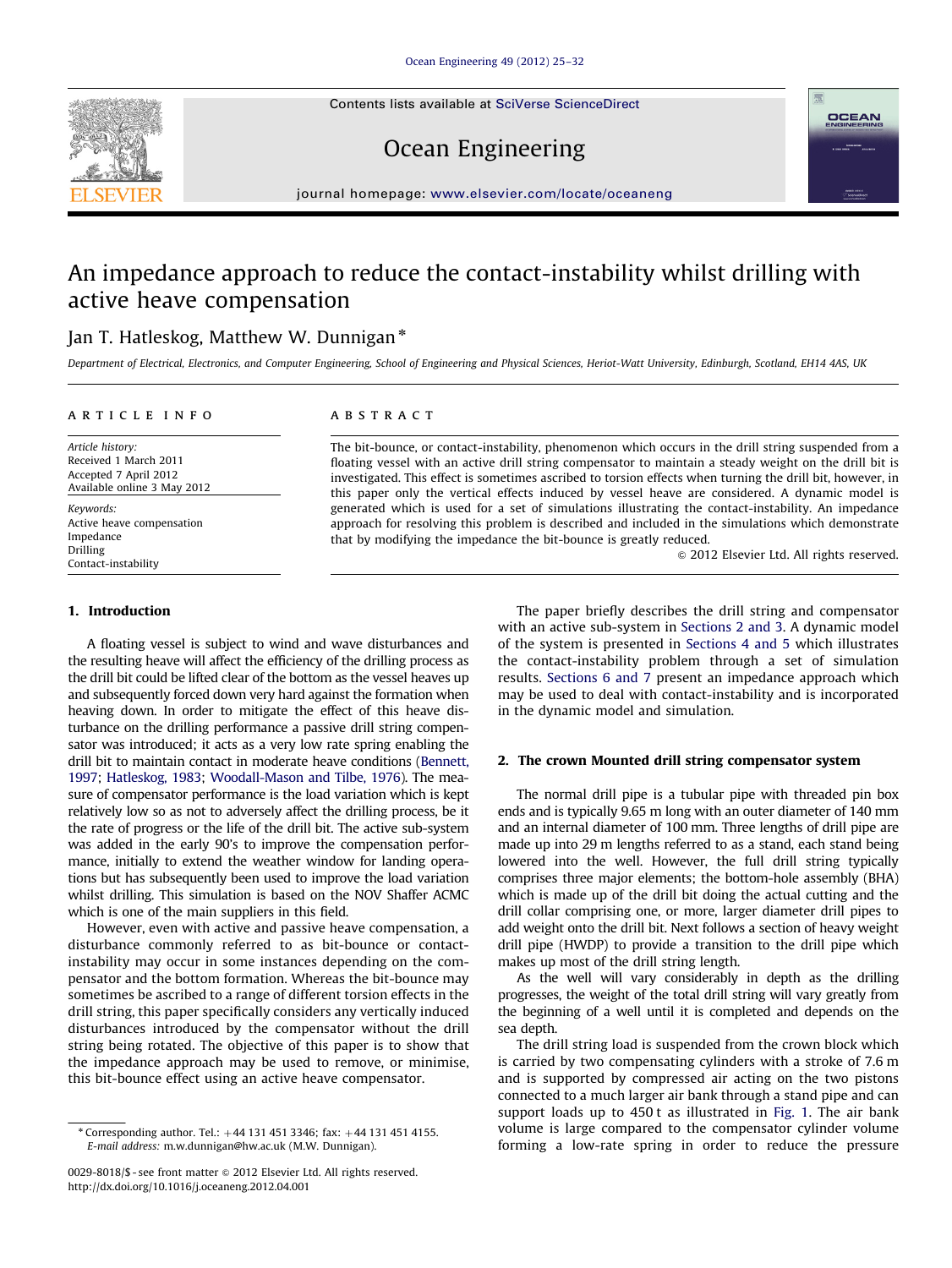<span id="page-2-0"></span>

Fig. 1. The Crown Mounted Drill String Compensator (CMC). Located in the derrick crown and supporting the crown block.

variation due to changes in cylinder volume due to vessel heave ([Hatleskog and Dunnigan, 2007a,b\)](#page-8-0).

During drilling the air pressure is adjusted carrying most of the weight of the drill string but leaving a small portion to be carried by the drill bit acting on the bottom formation. As the vessel heaves upwards the air is compressed increasing the pressure and the weight on the drill bit reduces correspondingly; conversely the air volume expands to a lower pressure as the vessel heaves downwards and puts more weight onto the drill bit. The change in air volume is a function of heave resulting in a corresponding change in air pressure which is directly related to the total volumetric change in the compensator air sub-system.

In addition to the load variation due to air volume changes, there are two forms of friction due to compensator stroking. The compensator has a set of seals and bearing surfaces with the inevitable coulomb friction; in addition high pressure (HP) air is displaced from the compensator cylinders to the air bank which is made up of a set of air pressure vessels (APV's) through a long stand pipe and then back again as the vessel heaves up and down. This flow gives rise to pressure drops which results in viscous friction. Over the years a great deal of effort has been applied to minimise the compensator load variation within practical constraints. Whilst the seal friction has been improved having regard to the seal life, this means that a certain amount of stick-slip friction is unavoidable. The load variation of a 450 t passive compensator is typically 2 to 3% roughly equivalent to 100 kN.

#### 3. Active heave compensator sub-system

This is achieved by applying a force onto the load carrying part of the passive compensator to ensure that it cancels out the heave disturbance. The compensating force exerted by the active subsystem as per Newton's  $3<sup>rd</sup>$  law must consequently react against the heaving vessel.

The active sub-system comprises an actuator, a hydraulic power unit, control system and sensors. The actuator is located at the top of the compensator and the hydraulic power unit (HPU) is typically placed at the base of the derrick which results in long hydraulic lines between the power unit and the actuator; long hydraulic lines are typically associated with transport delays typically 50–90 msec.

This approach uses the pump to metre the flow in either direction directly, that is, to only pump as required and in either direction. This may be achieved by using a swash plate axial piston pump where the swash angle controls the flow; a small servo valve is used to control the pump swash angle using an integral potentiometer. The oil returning from the actuator is delivered to the low pressure side of the pump rather than the tank and this circuit is referred to as closed-loop. This type of hydraulic circuit is inherently more efficient and offers better flow control as it is less affected by back pressure and temperature, but tends to be more expensive and sensitive to contamination ([Hatleskog and Dunnigan, 2007a,b; Korde, 1998\)](#page-8-0).

The power capacity of the hydraulic drive and actuator must be sufficient to carry out the compensating task having strict regard to weight and cost issues. An important point to note is that the aim of the active sub-system is to maintain the suspended load stationary with respect to the static environment and thus the oil in the hydraulic lines is the only inertial element to require a power input. The hydraulic drive must have sufficient power capacity at the actuator to overcome the CMC related friction including the viscous friction in the high pressure air lines connecting the CMC to the air bank and the variation in air bank pressure due to the limited air volume. In addition the hydraulic drive must also overcome the viscous friction in the long hydraulic lines to the actuator.

The CMC dynamic performance is typically specified at the nominal maximum operating condition of a 12 foot heave peakto-peak in a 12 second period which equates to a peak velocity of  $1 m s^{-1}$ .

A conventional closed-loop feedback control arrangement would need a relatively high loop gain to reduce the heave disturbance correspondingly; unfortunately the long hydraulic lines with their inherent delays will tend to limit the amount of loop gain that can be applied, thus limiting the performance of this approach. However, as the disturbance, namely the vessel heave, is measurable and the hydraulic drive with sufficient bandwidth, a feed-forward approach may be used to reduce the disturbance. The vessel heave disturbance is measured using a vertical inertial accelerometer; a PD feed-forward controller controls the servo valve of the active drive to push and pull the compensator to match the heave but in the opposite direction, thus cancelling the disturbance. This arrangement as is the feature of all feed-forward arrangements depends on the accuracy of the heave sensor and hydraulic drive to deliver the correct flow at the right time. Any delay in the hydraulic lines will not affect the stability margin of the system but must be countered by a suitable phase advance of the drive signal.

The closed-loop hydraulic drive as illustrated in [Fig. 2](#page-3-0) is ideally suited for this arrangement as the output flow is directly proportional to the pump swash angle and the feedback loop used to control this is easy to implement with a very good gain margin.

#### 4. Dynamic model

The system dynamic model is described by a set of springmass systems which are interlinked as illustrated in [Fig. 3](#page-3-0) and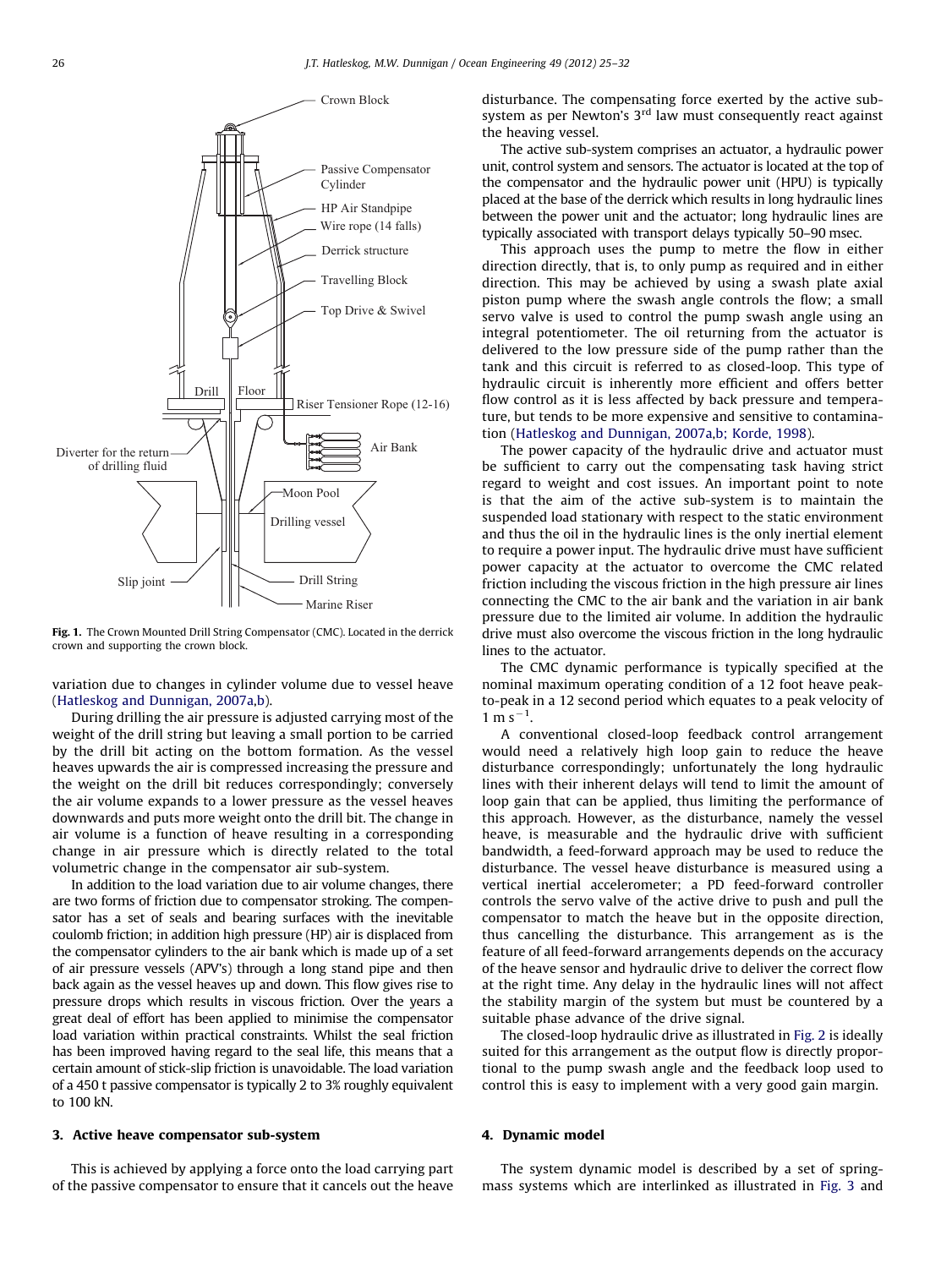<span id="page-3-0"></span>

Fig. 2. Detailed System Diagram of Compensator with an active control system.



Fig. 3. Dynamic model of the drilling operation with an active compensator.

the resulting second-order differential equations are then transformed into a set of first-order equations and arranged in a solution matrix (1). The compensator dynamic equation is seen to contain two nonlinear elements namely the air spring and the seal friction. In order to ensure a single input in the solution matrix, acceleration is used as the heave disturbance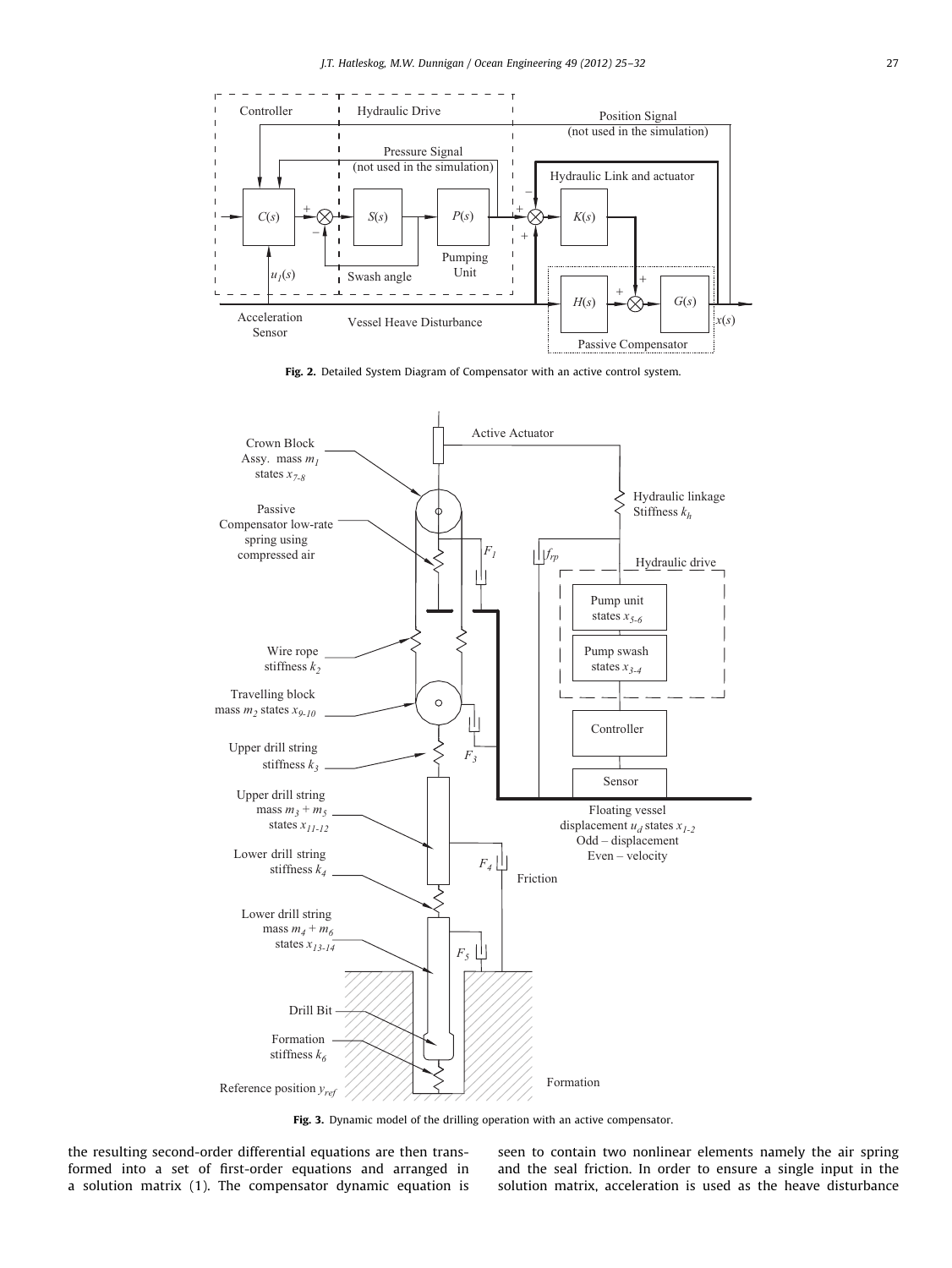signal.



The solution matrix comprises of seven second-order DE's each of which requires two state variables; heave disturbance, pump swash, pump and actuator, compensator, travelling block assembly, upper drill sting and the lower drill string section. The modelling of the compensator, travelling block assembly, upper drill string and the lower drill string are described in detail in [Hatleskog and Dunnigan,](#page-8-0) [2007a,b](#page-8-0). The variables and constants are listed in the appendix.

The drill bit is in contact with the bottom formation and the formation stiffness  $k_6$  can vary greatly from, for example, soft sandstone which has a bulk modulus of typically 14 GPa and quartz sandstone which is 140 GPa. This can be shown to equate to the stiffness seen by the drill bit as  $360 \, \text{kN m}^{-1}$  on soft formation and 1200 kN m $^{-1}$  on hard formation and 3600 kN m $^{-1}$ on very hard formation.

#### 5. Simulation results

The simulation sea depth is chosen as 1,200 m having drilled to a depth of 1,500 m. The vessel heave is chosen as 1.2 m double amplitude with a 10 s period; this is a condition, which is experienced on a regular basis and also is the limit for some operations. The model is set to apply a mean force at the drill bit against the formation of 60 kN, this is a commonly used 'bit-weight' ([Hatleskog, 2008](#page-8-0)).

The 'balancing pressure' is calculated automatically, but can be modified. Similarly the applied force can be set by adjusting the relative position of the contact surface of the bottom of the well which must also take account of the stretch both in the wire rope and the drill string. These parameters are selected to produce the required bit weight such that the mean applied active actuation is zero. Fig. 4 shows the vessel heave or disturbance and the relative displacement of the compensator, the travelling block and the drill bit which shows that a very good heave reduction can be achieved in terms of displacement using the active sub-system.

The primary measurement used for drilling is the 'weight on bit' or the force applied by the drill bit on the formation it is drilling through. This measure is derived by capturing the total weight suspended from the derrick before contact is made, less the weight when making contact. The load variation is the fluctuation in this measure mainly due to the vessel heave. Fig. 5 shows the load variation at the drill bit when using the active compensation and in this case it is less than 10 kN which can be compared with the corresponding 100 kN load variation of the passive compensator which would be a major improvement.



Fig. 4. Heave reduction whilst drilling at 1,200 m on a medium hard formation.



Fig. 5. Load variation drilling at 1,200 m on a medium hard formation.

Also shown is the wire rope load variation which is greater than the variation at the bit and has higher frequency components; this is due to local resonance in the wire rope and corresponds with actual experience. The presence of such rapid fluctuations has tended to deter drillers from using the active compensator system for drilling.

[Figs. 6 and 7](#page-5-0) illustrate the load variation whilst drilling on soft and very hard formations respectively, showing that the load variation reduces in the case of a softer formation whilst the fluctuations in the wire rope increase marginally.

The sea depth is then set to 100 m having drilled to a depth of 1,500 m which corresponds to parts of the North Sea. Again the vessel heave is chosen as 1.2 m double amplitude with a 10 s period; a mean force at the drill bit against the formation of 60 kN and the same formation sets.

The load variation whilst drilling with the active system at a sea depth of 100 m and on different formation hardness conditions are illustrated in [Figs. 8, 9 and 10](#page-5-0) and indicate a jerky response on a very hard formation reducing as the formation becomes softer. This is similar to the deepwater case illustrated in Fig. 5. The variation in the wire rope remains similar for the hard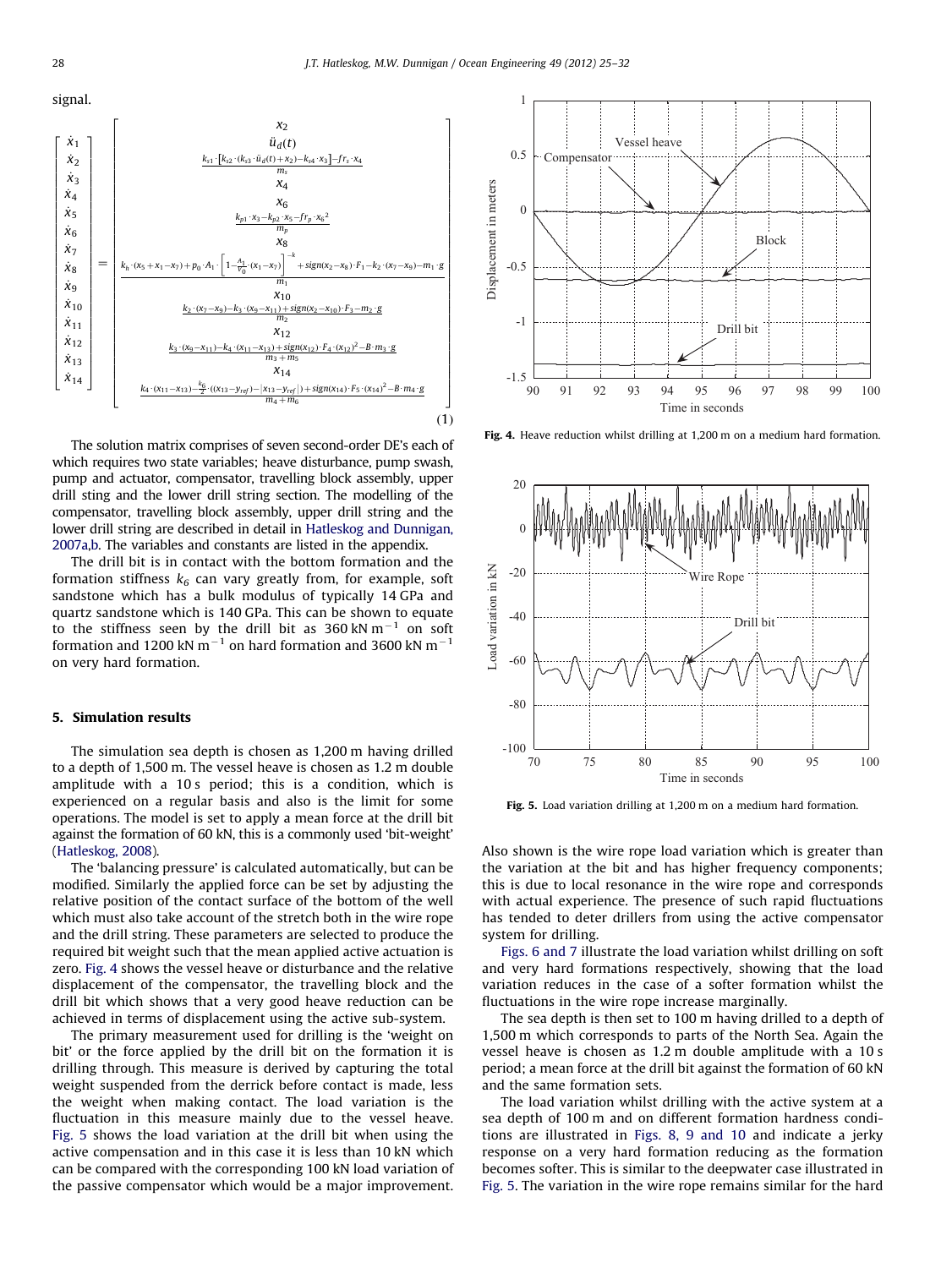<span id="page-5-0"></span>

Fig. 6. Load variation drilling at 1,200 m on a soft formation.



Fig. 7. Load variation drilling at 1,200 m on a hard formation.



Fig. 8. Load variation drilling at a sea depth of 100 m on a medium hard formation.



Fig. 9. Load variation drilling at a sea depth of 100 m on a very hard formation.



Fig. 10. Load variation drilling at a sea depth of 100 m on a soft formation.

and very hard conditions. In the case of the soft formation the variation in the wire rope appears more erratic but maintains the peak amplitudes as before, although the load variation at the drill bit is much reduced. This type of contact-instability has been experienced in other systems and has been resolved by the use of impedance control techniques.

## 6. Impedance concept

The concepts of impedance and admittance have been widely used by engineers of different disciplines to generalise and describe many different aspects of interaction between different elements or systems [\(Bonitz and Hsia T.C., 1996](#page-8-0); [Colgate and](#page-8-0) [Hogan, 1989](#page-8-0); [Hogan, 1985;](#page-8-0) [Lawrence, 1988;](#page-8-0) [Whitney, 1977\)](#page-8-0).

The terms impedance and admittance are commonly used to describe sets of two-port networks; it may be a complex term, which may then be described by a vector. In a similar manner, this term may be used for other interacting dynamic systems describing aspects of their interaction such as the relationship between force and displacement. Thus, impedance and admittance may used to describe the interaction of one system and its immediate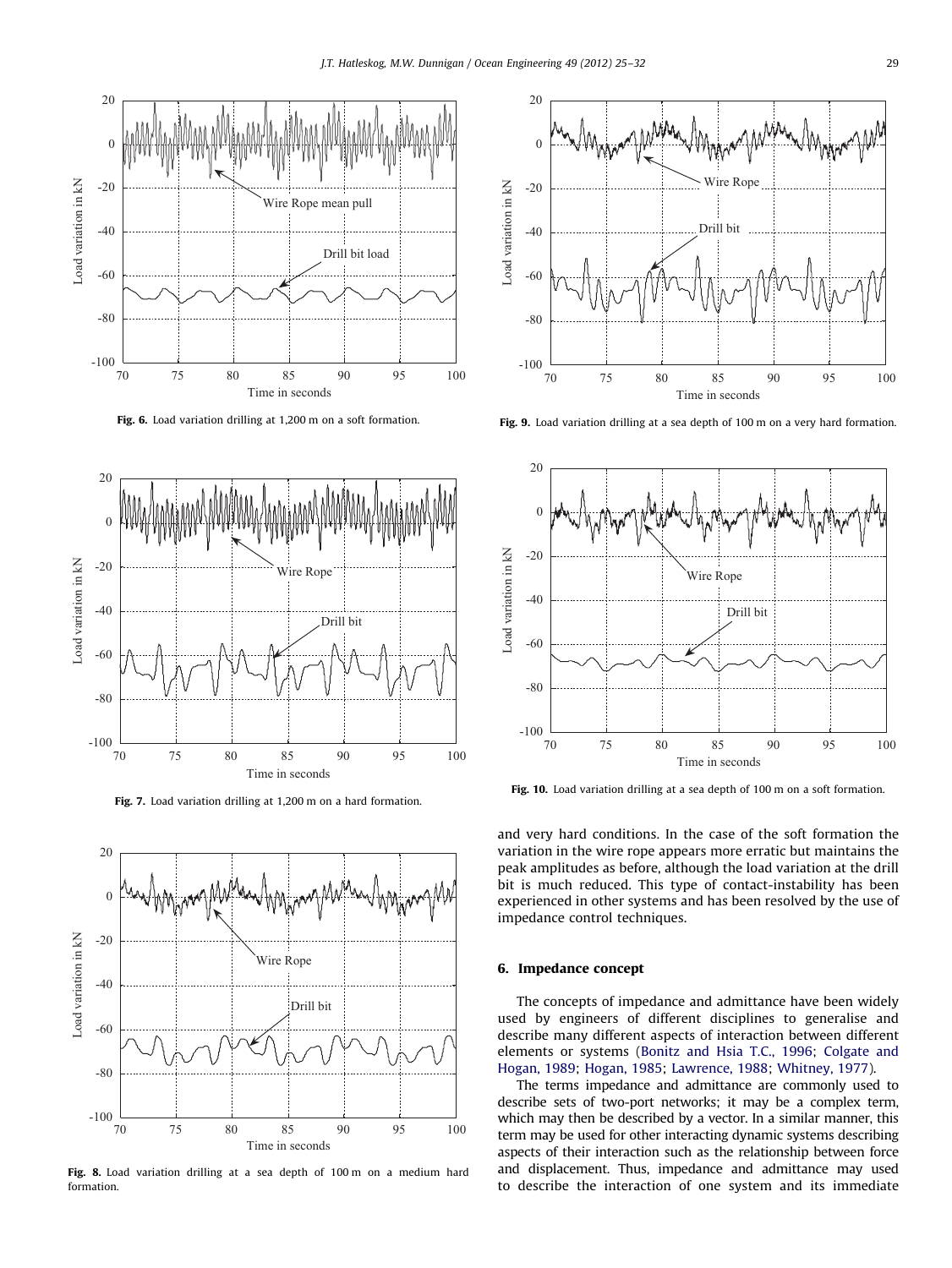

Fig. 11. A second order system.

environment, the term environment in this case is used to denote another system, object, or reference ([Glosser and Newman, 1994;](#page-8-0) [Heinrichs and Sepehri, N. 1999\)](#page-8-0).

A mechanical second-order dynamic system, which is attached to an actuator as shown in Fig. 11, may be described by the following expression:

$$
m_1 \times \frac{d^2x}{dt^2} + b_1 \times \frac{d(x-y)}{dt} + k_1 \times (x - X_0 - y) + m_1 \times g = 0
$$
 (2)

Note that  $X_0$  represents the steady-state position, hence  $k_1$ .  $X_0 = m_1 \cdot g$  can be used to simplify the transfer function:

$$
\frac{x(s)}{y(s)} = \frac{b_1 \times s + k_1}{m_1 \times s^2 + b_1 \times s + k_1} \tag{3}
$$

The transfer function (3) illustrates that the steady-state effector position follows the input or actuator position and that any force requirements are directly related to the kinetics of the system.

The effector makes contact with the static environment through a compliant element, which comprises both a stiffness and friction. Such a compliant element may be part of the effector or associated with the static environment.

The transfer function relating the position of the effector to that of the actuator is modified and is shown as expression (4), which includes the additional stiffness and friction elements.

$$
\frac{x(s)}{y(s)} = \frac{b_1 \times s + k_1}{m_1 \times s^2 + (b_1 + b_2) \times s + k_1 + k_2}
$$
(4)

The transfer function (4) illustrates that the steady state position of the effector with respect to the actuator is modified by the stiffness ratio  $\frac{k_1}{k_1+k_2}$ .

In addition, the natural frequency of the effector is increased as shown by the expression  $\omega_n = \sqrt{\frac{(k_1 + k_2)}{m}}$  $\sqrt{\frac{(k_1+k_2)}{m}}$  and the damping is similarly modified to $\zeta = \frac{(b_1 + b_2)}{2 \times \sqrt{(k_1 + k_2)}}$ .

In the case that the stiffness  $k_2$  is relatively high this could lead to a situation with a higher natural frequency and lower damping for the effector. This may explain the difficulty of making light contact by the effector with the environment in the presence of even minor disturbances resulting in instability ([Lawrence, 1988;](#page-8-0) [Mason, 1981](#page-8-0)). This contact-instability might be mitigated by making the actuator apply more force sufficient to ensure a stable contact, but this approach is not appropriate or possible for a wide range of applications and requires other ways of dealing with this problem [\(Pelletier and Doyon, 1994\)](#page-8-0).

The actuator position may be considered to generate a force, which may be defined as:

$$
(m_1 \times s^2 + (b_1 + b_2) \times s + k_1 + k_2) \times x(s) = F(s)
$$
\n(5)

Thus, the force may be expressed with respect to displacement as shown:

$$
Z(s) = \frac{F(s)}{x(s)} = m_1 \times s^2 + (b_1 + b_2) \times s + k_1 + k_2
$$
 (6)

The transfer function  $Z(s)$  may thus be defined as the generalised impedance of the system. The reciprocal of function of the impedance  $Z(s)$  is denoted by the relationships  $(7)$  and  $(8)$ , which is the admittance transfer function of the system.

$$
Y(s) = \frac{1}{Z(s)}\tag{7}
$$

$$
Y(s) = \frac{x(s)}{F(s)} = G(s) = \frac{1}{m_1 \times s^2 + (b_1 + b_2) \times s + k_1 + k_2}
$$
(8)

In the case that a mechanical sub-system has a mechanical interaction with the object(s) being acted on, mechanical work is exchanged between the mechanical actuator and its environment; the magnitude of the work is a function of the interaction. However, any work or power due to the interaction must relate to the relative angle between the velocity and force vectors.

### 7. Impedance concept applied to the active compensator

Using active compensation for drilling is a contact operation and gives rise to a degree of contact instability at the drill bit; these rapid fluctuations in the forces experienced by the drill bit are undesirable as they may cause increased wear or damage, particularly on high performance drill bits. In deeper waters the time to change a drill bit is considerable.

In the previous section it was shown that by modifying the impedance structure the contact instability could be avoided by modifying the impedance of the system. In this case the impedance may be altered by adding what is referred to as a 'impedance-sub' between the drill string and the drill bit. It would be precharged to suit the particular drilling conditions. As the drill bit makes contact with the bottom and weight is applied, the impedance sub closes reducing the gas volume thus increasing the pressure and the downward force excerted by the drill bit, just like the compensator.

[Fig. 12](#page-7-0) illustrates the impedance sub which is connected between the drill bit and the drill string using pin/box screw joints. The stiffness is a function of the change and mean volume of the gas spring. The main source of friction will be the elastomeric seals and to a smaller degree the bearing surfaces. The impedance control approach used to model impedance-sub and drill bit is illustrated in [Fig. 13.](#page-7-0)

As illustrated in [Fig. 13](#page-7-0) the force transfer function of the impedance sub assembly is:

$$
F_{bs}(s) = \frac{k_{bs}}{m_{bs}s^2 + f_{bs}s + k_{bs} + k_6}
$$
\n(9)

The natural frequency of the impedance sub assembly is:

$$
\omega_{bs} = \sqrt{\frac{k_{bs} + k_6}{m_{bs}}} \tag{10}
$$

The very high formation stiffness and the relatively low mass means that the local resonance frequency is relatively high. The drill string sees a relatively low stiffness which can be likened to the earlier soft formation scenario.

Using the differential equation set (1) the impedance sub and drill bit may be added and represented by a second-order differential equation. It is connected to the lower drill string and forms the interface with the formation or static environment. The spring coefficient is determined by the impedance sub configuration and is typically selected as  $k_{bs} = 30$  kN m<sup>-1</sup> with the pre-charge set to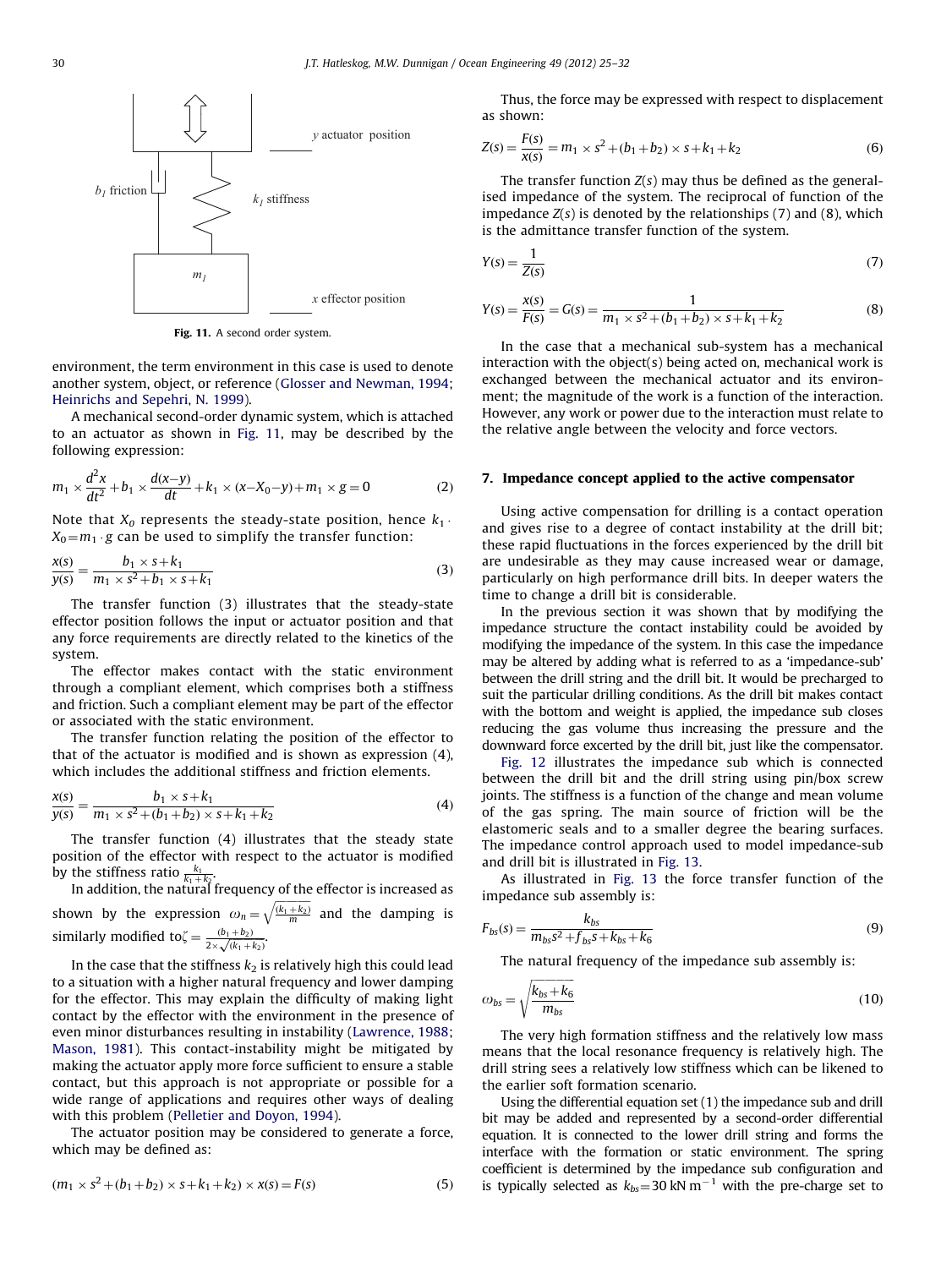<span id="page-7-0"></span>





The forces acting on the Impedance-sub mass are:  $k_{bs}(x_{13} - x_{15}) - k_6((x_{15} - y_{ref}) + F_{bs}x_{16} - Bm_{bs}g)$ 



provide a downward force of 15 kN in the mid-stroke position. In this case the elastomeric seal friction is relatively high,  $F_{bs}$  = 4.5 kN s  $m^{-1}$ . The combined mass of the moving part of the impedance sub and the drill bit is typically  $m_{bs} = 1,200$  kg. In this case a very hard bottom formation with a stiffness of 3600 kN  $\mathrm{m}^{-1}$ is selected for the simulations as it was previously shown to generate the highest fluctuations.





Fig. 14. Load variation drilling at 1,200 m on a hard formation with the Drill Bit Impedance. The variation in the wire rope as excited by the seal friction does not 'reach' the drill bit.



Fig. 15. Load variation drilling at 100 m on a hard formation with the Drill Bit Impedance. The variation in the wire rope as excited by the seal friction does not 'reach' the drill bit.

The complete set of differential Eq. (11) as illustrated by [Fig. 3](#page-3-0) and 13 is used in the simulations in order to evaluate the load variation both at the drill bit and in the wire rope.

Figs. 14,15 show the load variation using the active system with the impedance-sub added as part of the drill bit, the load variation is greatly reduced at both water depths. This is entirely consistent with the approach modifying impedances as set out by Whitney et. al. circumventing the contact-instability problem by not exciting any local resonances. However, the variation in the wire rope induced by the nonlinear seal friction is still present. It can also be noted that the lower the impedance and variation at the drill bit the higher the variation in the wire rope. This illustrates the difficulty in using the wire rope for measuring the drill bit variation. For a more accurate representation of the actual load variation at the drill bit a different sensing arrangement would be required sensing the load in the drill string.

It can be shown that the wire rope fluctuations are caused by the compensator seal friction simply by changing this nonlinear parameter in the simulation to a linear one. The sharp fluctuation in the wire rope shown in Fig. 14 is seen to relate directly to the